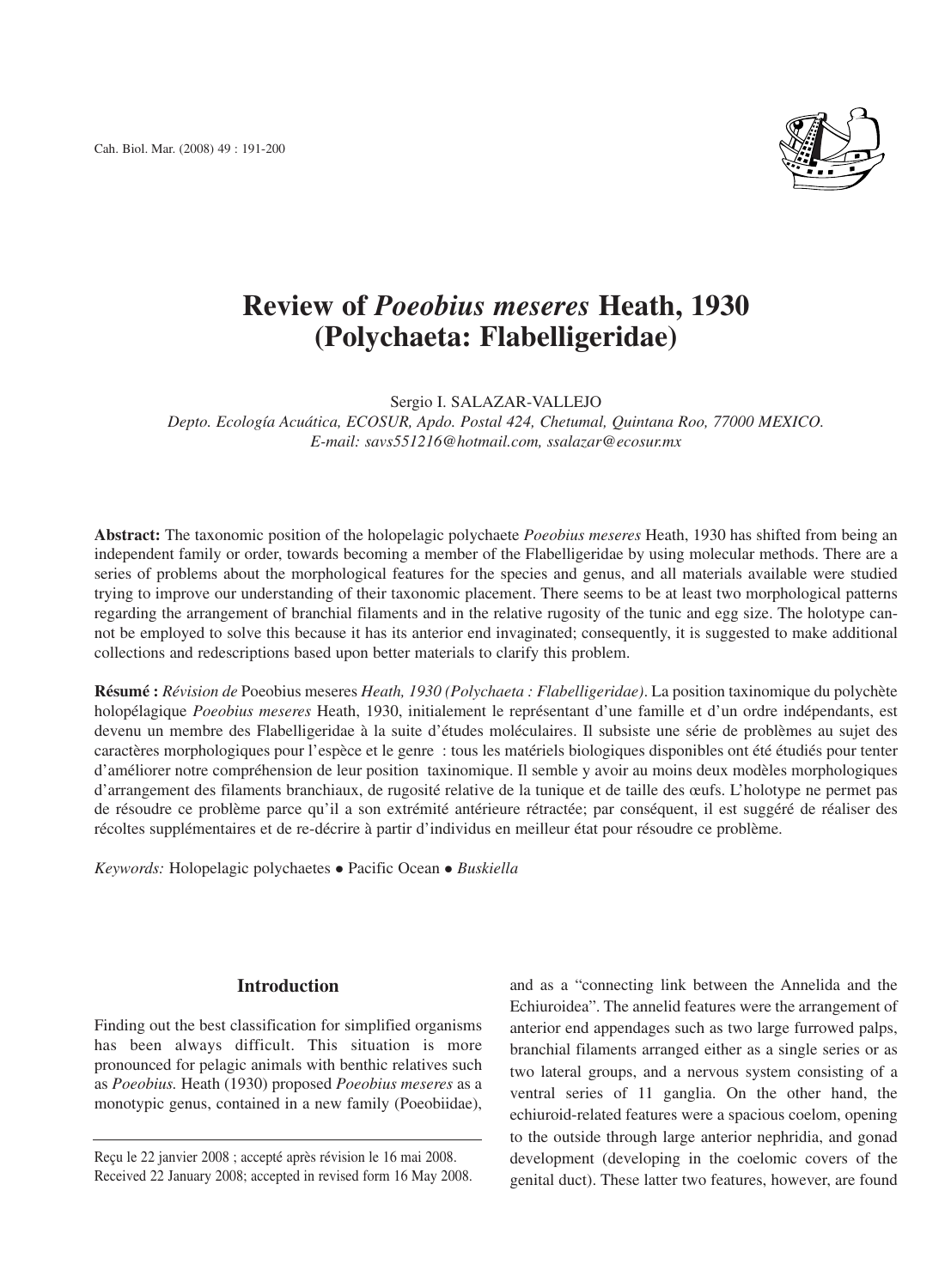in flabelligerid polychaetes and were well-understood after Claparède (1869). Heath, however, decided to keep *Poeobius* within the echiurans (Heath, 1930: 244).

Pickford (1947) made a histological and histochemical study of *Poeobius.* She evaluated the position of the group because Fisher (1946: 218) had excluded it from the echiurans despite noticing that "the nerve cord of larval echiurids is segmented, but this is lost in the adult…" Fisher proposed an independent phylum for its inclusion (Poeobioidea) based on the lack of mesodermal segmentation. Pickford paid special attention to both blood and circulatory system, as well as the anal glands; her findings pointed to a closer relationship with polychaetes, and she concluded that *Poeobius* is an aberrant polychaete (p. 312), somehow related to sedentary polychaetes (p. 310).

Although Hartman (1955) regarded *Poeobius* body as laterally compressed (p. 52), she clarified the relative position of the appendages of the anterior end, stressing the resemblance with flabelligerids (p. 53). Thus, she noticed the presence of palp lobes, as well as the fact that branchiae are arranged in a more or less continuous series with 5-7 filaments per side (Pl. 1, Fig. 6). Therefore, she regarded *Poeobius* as closely allied to flabelligerids based on several shared features: gelatinous external membrane or tunic, nephridia reduced to a single anterior pair, reduction of transverse septa and body wall musculature, and the ability to retract the anterior end (Hartman, 1955: 53). However, she retained Poeobiidae as an independent family in her catalogue (Hartman, 1959: 423), and this was followed by Fauchald (1977: 117), and Pettibone (1982: 42-43), who regarded it as an independent order (Poeobiida).

Robbins (1965) made an additional histological study on *Poeobius* and provided some details and clarification on the coelom, nephridia, feeding and digestive system, circulatory system, reproduction, nervous system, and about its classification. About the anterior end, she indicated that palps resemble those found in flabelligerids (p. 209), that nephridiopores open just in the base of the branchial row, that nephridial contents closely resemble those found in some flabelligerids (p. 203), that the coelomic funnels are placed about the same level than the gonad (by nerve ganglion 8), and that they release gametes (p. 203). In the mouth (which she regarded as subterminal), she found a ventral ciliated eversible pad (pp 204-205) and regarded *Poeobius* as a ciliary mucus feeder, feeding on diatoms, radiolarians, foraminiferans, and algae (p. 205). Despite this series of similarities with flabelligerids, dealing with its classification, she concluded (p. 211) that *Poeobius* "undoubtedly arose from the archiannelid type quite early in the history of the Annelida". The main argument for this was the separation between nephridia and coelomic ducts, and the indication by Dales (1962: 323) that flabelligerids lack muscular buccal pads. The presence of such buccal pad was confirmed by Orrhage (1973: 164), after the original observations by Schlieper (1927: 356, Figs. 30-31), or the early findings by Jourdan (1887: 26; Pl. 1, Figs. 1-2). Consequently, this was later modified (Dales 1977: 527) such that flabelligerids were regarded as having a buccal organ. In a recent study and by using molecular characters, Burnette et al. (2005) have concluded that *Poeobius* belongs in Flabelligeridae.

There are at least two morphological features which deserve a deeper insight because there may be more than one species being involved: 1) branchiae and their spatial pattern; 2) presence of coelomic diverticula. The branchiae were originally described as making a more or less continuous series or as arranged in two lateral groups separated mid-dorsally. In the latter case, the filaments were either arranged in a single row with alternating filaments, which could be also regarded as two fused rows.

The mid-dorsal discontinuity between the two branchial groups mentioned above, in turn, may be related to a longer caruncle, which in several flabelligerid genera (*Piromis*) can separate branchial filaments in two lateral groups. The presence of coelomic diverticula, carrying sperm in males or ova in females, may be spermatheca and brooding chambers. Although not noticed in the original description, they were were later illustrated by Robbins (1965, Figs 1a & 2a). They may have not been observed by transparency either with the animals alive, after being depressed, or after employing a clarifying agent, like Hoyer's fluid or some other similar reagent. Their presence would confirm the uniqueness of the group because this feature has not been found among the other members of Flabelligeridae.

*Poeobius* has been especially found in the Eastern and Central regions but it has also been recorded in northwestern areas (Yamada, 1954: 370; McGowan, 1960: 132). There are, however, some interesting morphological differences along this distribution area, especially on relative egg size and gonad development, especially in an Arctic-Tropical gradient; thus, egg size tends to be larger towards the tropics although gonads are less welldeveloped. These findings made him believe that the tropical specimens could be expatriates (McGowan, 1960: 136); the alternative explanation is that these size and reproductive differences might indicate the presence of more than one species along this temperature gradient.

The purpose of this contribution is to suggest that there might be more than a single species in what we call *Poeobius meseres* Heath, 1930, to indicate that a neotype is required since what is being regarded as the type cannot be confirmed as such, and to confirm the position of *Poeobius* within the Flabelligeridae based on morphology.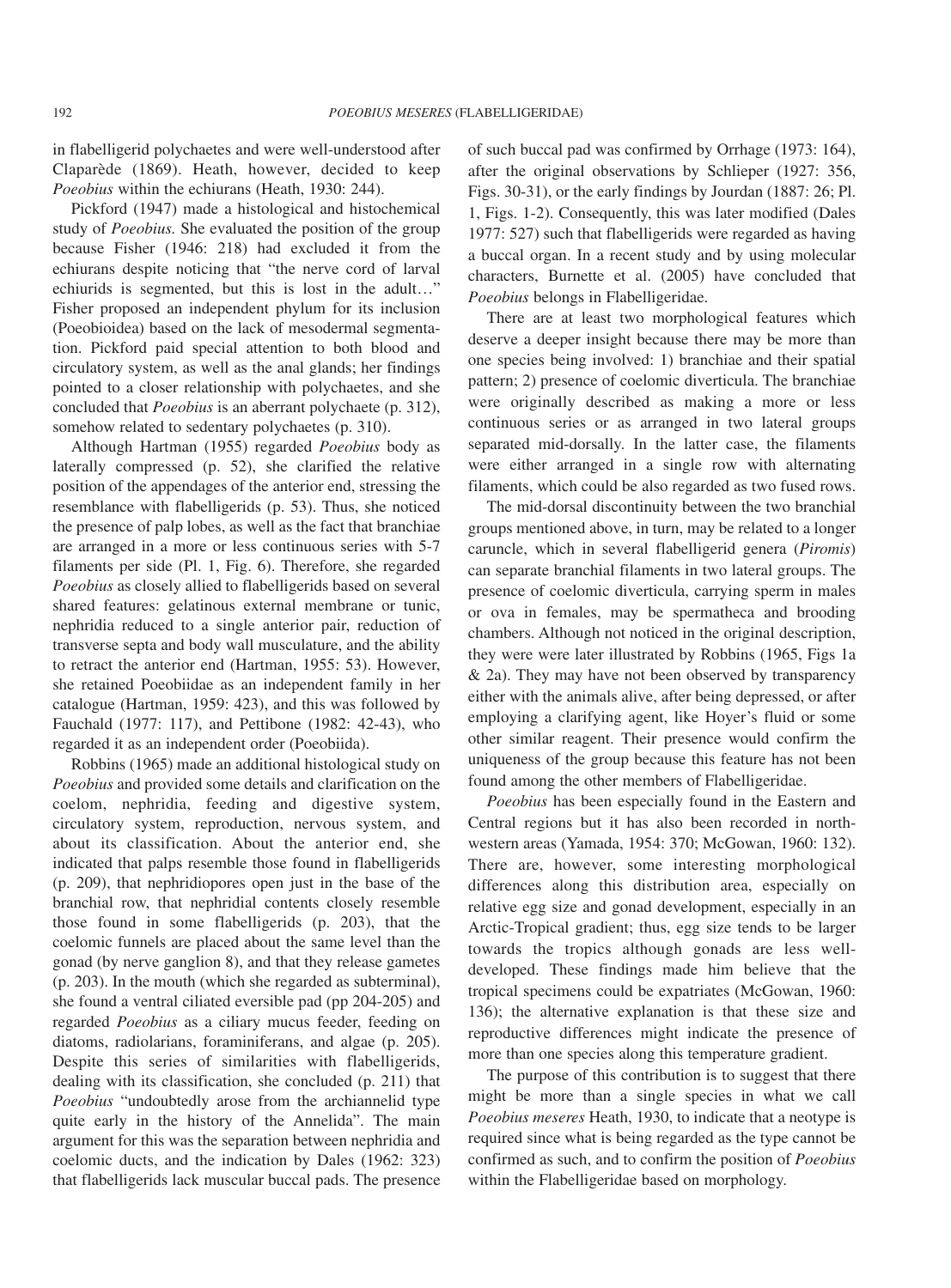# **Methods**

All the materials available for the species have been analysed; this included complete specimens or their fragments as well as the Robbins slide collection. It seems that the best specimens were caught with an Isaacs-Kidd mid-water trawl. Specimens were stained with methyl green to have a better understanding of cuticle features. They were photographed and the following plates were prepared by fusing some of the images. The materials are housed in the National Museum of Natural History, Smithsonian Institution, Washington (USNM), and in the Museum of Natural History, Los Angeles, Allan Hancock Foundation Polychaete Collection (LACM-AHF).

## **Results**

## **Family Flabelligeridae** de Saint-Joseph, 1894

Flabelligeridae de Saint-Joseph, 1894: 96; Fauchald, 1977: 115; Rouse, 2001a: 223.

Poeobiidae Heath, 1930: 244; Fauchald, 1977: 117; Rouse, 2001b: 226; Suárez-Morales et al., 2005: 7.

### *Diagnosis*

Anterior end eversible. Prostomium projected dorsally as a caruncle. Palps frontal; palp bases including ciliated slits (nuchal organs). Branchiae cirriform, sessile on branchial plate, arranged in a tongue-shaped lobe, or in two lateral spirals. Nephridial lobes generally placed close to the branchial filaments. Gonopores restricted to 1-2 anterior segments. Chaetae multiarticulated, at least in notochaetae, in most genera. Neurochaetae multiarticulated capillaries, pseudocompound or ankylosed hooks; rarely missing.

## *Remarks*

The delineation of flabelligerids has been recently modified (Salazar-Vallejo et al., 2007; Salazar-Vallejo & Zhadan, 2007), and some genera have been transferred to Acrocirridae. However, using the presence of chaetae as an inclusive feature would leave poeobids out, and consequently the diagnosis has to be modified to stress the diagnostic anterior end features. Burnette et al. (2005: 218) made a molecular study and concluded that *Poeobius* falls within flabelligerids, and that therefore both family names are synonyms.

## **Genus** *Poeobius* Heath, 1930

*Poeobius* Heath, 1930: 243; Fauchald, 1977: 117.

#### *Type species*

*Poeobius meseres* Heath, 1930, by monotypy.

### *Diagnosis*

Body depressed, without segmentation, parapodia or chaetae. Cuticle thick, opaque or transparent, with papillae especially over the anterior end. Caruncle short, not reaching the branchial rows. Branchiae arranged in 1-2 rows, with 10 or more branchial filaments. Nephridial lobes lateral, placed lateroventrally to branchiae. Ventral pharyngeal organ with two lateral rounded projections. Ventral nerve chord with 11 ganglia. Pelagic.

## *Distribution*

*Poebius* is apparently restricted to the Pacific Ocean.

## *Remarks*

The nuchal organs are restricted to the palp bases, as in all other flabelligerids. The other ciliated ridges running posteriorly and becoming fused before the branchial row is the caruncle. These two features include ciliated epithelia but they are not continuous (Fig. 3A); thus, the nuchal organs run as a curve along the palp base, the caruncle runs posteriorly along the prostomium. Although there are some references for it elsewhere (Salazar-Vallejo, 2007; Salazar-Vallejo et al., 2007 & 2008), some ideas deserve clarification. The caruncle was originally illustrated by Otto (1821, Pl. 2, lower illustration), who called it "proboscis", although the quality in the illustrated details contrast with the interpretation, as happened on other anatomical features. Mueller (1852: 13, Pl. 2, Fig. 5) made a more detailed schematic figure, but failed to name it, although he called the triangular area between the branchial lateral group and the caruncle, the *lacinia triangularis*.

The caruncle was first characterized by Rathke (1843 : 212-213) when he provided an extensive description of the anterior end of his *Siphonostoma vaginiferum.* So, he wrote: "... *die Basis der Cirrenbüschel wird von oben bedeckt durch einen tafelförmigen Fortsatz oder Vorsprung der oberen Seite des Sipho, welcher Fortsatz nur schmal, mässig lang, mit dem grössten Durchmesser quer gelagert, halbmondförmig, mit dem convexen Rande nach vorne gerichtet, und auf seinen Flächen so gekrümmt ist, dass die nach oben gekehrte von links nach rechts ziemlich stark convex erscheint (Figs 6, 7b)*." And continued on page 213: "*Ferner hat dieser Vorsprung oder Schirm eine ziemlich grosse Dicke, sendet aus der Mitte seines vorderen Randes einen kleinen, fast kegelförmigen Fortsatz ab, und besitzt am vorderen Theile seiner oberen Seite eine solche Verdickung der Epidermis, dass diese hier eine mässig breite, grün gefärbte und ziemlich dicke hornige Platte*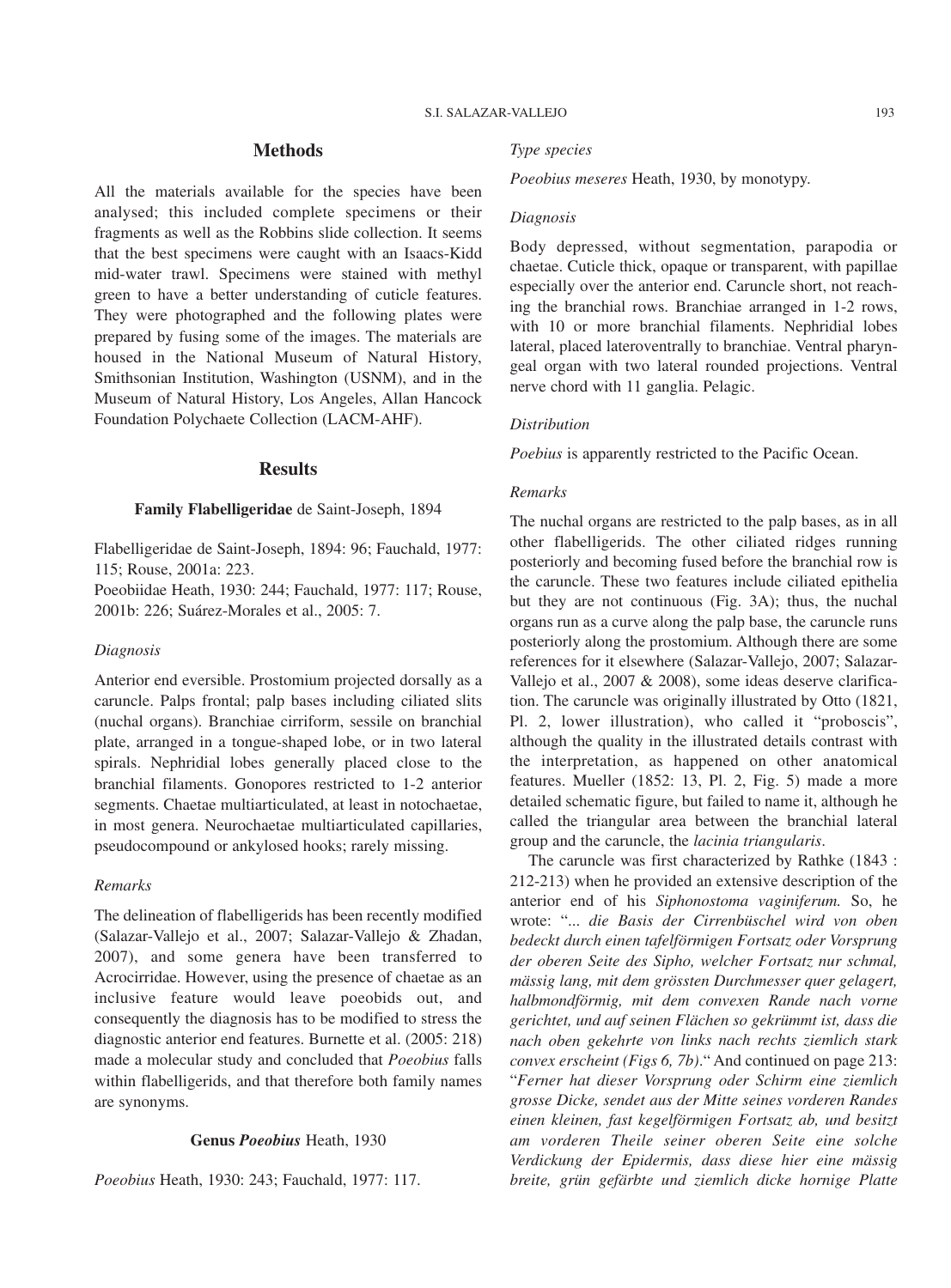*bildet, die sich an dem ganzen vorderen Rande des Schirms hinzieht, und auch den kegelförmigen Fortsatz dieses Randes bedeckt.*" This could be translated as: "the basis of the branchial cluster is covered by a tabular elongated keel or projection of the upper side of the Sipho from above, … with the biggest diameter crosswise camped, crescent, with the convex edge directed to the front, and on its surfaces in a way is bent that appears from the left to the right the upward side rather strongly convex (Figs 6 & 7b)." Which continues in page 213 as: "Furthermore, this projection or shield has a rather big thickness, sends a small, almost conical projection from the middle of its fore edge, and possesses such a thickening of the epidermis at the fore part of its upper side, that one spreads these one here wise, green colored and rather fat horny plate forms, that drags on at the whole fore edge of the shield, and covers also the conical projection of this edge."

Later, apparently overlooking the careful description by Rathke, Ehlers (1905: 47, Pl. 7 & Fig. 5), rediscovered it, called it unpaired tentacle, and named one species after it (*Flabelligera lingulata*). Some 10 years later, the caruncle was referred again simultaneously by Benham (1915: 164- 165, Figs 3 & 4), who called it median dorsal tentacle or lingula, and by McIntosh (1915: 107, 110), who called it tongue-shaped process; both names indicate the same general shape. However, the formal naming of it as a caruncle was made by Binard & Jeener (1928: 188, Fig. 28 & Plate 22), who indicated lateral ciliary bands, as part of their classical study on polychaete prostomia and nervous system.

Further, in a short note to stress the lack of continuity between nuchal organs and caruncle, especially to contradict the earlier conclusions by Racovitza (1896), Rullier (1952: 142) noticed that the caruncle is present in almost all amphinomids, in few phyllodocids, syllids and tomopterids, and among sedentarian groups, it is found in spionids, disomids and flabelligerids. He concluded (p. 143), however, that in most cases, the caruncle carries the nuchal organs: "*Ainsi, dans la plupart des cas, la caroncule porte des organs nucaux*". In the largest revision on the subject, Rullier (1951) noticed in *Pherusa plumosa,* that nuchal organs consist of a ciliated band that runs from the head to the bases of palps, bending over itself, makes a large cavity, whose cap is placed over the palp bases, making a sort of palp keels. These projections, which could be called palp keels, show a special refracting line due to the density of ciliary cells. The most detailed study on flabelligerid head was made by Spies (1975); he confirmed that the palp keels carry the nuchal organs. However, he could not identify nor study the caruncle and called it the "outer ciliated groove". A detailed analysis of the flabelligerid caruncle is still required; Rullier (1952: 143) anticipated what could be the general structure: "… *une*

*zone épidermique très riche en terminaisons nerveuses, zone qui s'est souvent dilatée et agrandie, augmentant ainsi sa capacité sensorielle. Or, au contact de ces éléments sensoriels, se trouvent des groupes importants de cellules glandulaires* …"

In most flabelligerids having an everted anterior end, the ciliated bands running along the caruncular lateral ridges are independent of those present in the palp keels, which hold the true nuchal organs. Therefore, despite being ciliated, these bands are independent, and might have a supplementary and independent sensory role.

The branchiae are apparently arranged in two patterns; they may be mid-dorsally discontinuous, probably arranged in two fused rows with filaments alternating in position, or as a continuous distal (posterior) series with 6 often thicker filaments and a discontinuous proximal (anterior) row with 3 filaments per side. In comparison with other flabelligerids, this dual branchial pattern would be quite bizarre form members of the same genus; so far, there is a single pattern for the topology of the branchial filaments. Thus, for *Poeobius* the branchial filaments must be regarded as arranged in a continuous, single series, and what has been regarded as the accessory or inferior row, would correspond to the nephridial lobes. The presence of a caruncle not reaching the branchial plate or separating the branchial filaments in two lateral groups is present in some flabelligerid genera such as *Diplocirrus* Haase, 1915, *Bradiella* Rullier, 1964, *Pherusa* Oken, 1807 and *Therochaeta* Chamberlin, 1919. The two former genera have branchial filaments of two different types, being the distal ones thicker and laterally fused while the proximal ones are thinner, free from each other. Thus, even if there are two different thickness among the *Poeobius* branchial filaments, which might depend on the individual contraction during preservation, it seems that it must be more closely related to either *Pherusa* or *Therochaeta.* The branchial plate in *Pherusa* contains only 8 filaments while there are more filaments in *Therochaeta*; further, in *Pherusa* the margin of the branchial plate has some rounded projections which do not take methyl green. These are interbranchial cartilage knobs, early documented by Schlieper (1927: 335-336, 345-346), and which he regarded as resembling those present in sabellids, sabellariids, and serpulids. These outgrowths are not present in *Therochaeta.* Consequently, on the basis of the morphology of the anterior end and especially of the caruncle and branchial plate, *Poeobius* is closely allied to *Therochaeta.* This conclusion has been already reached by molecular methods by Burnette et al. (2005), and was modified as indicating a closer affinity with *Pherusa* by using other taxa and molecular markers (Struck et al., 2007), but without including *Therochaeta.* This apparent contradiction must be understood on the grounds of different taxon sampling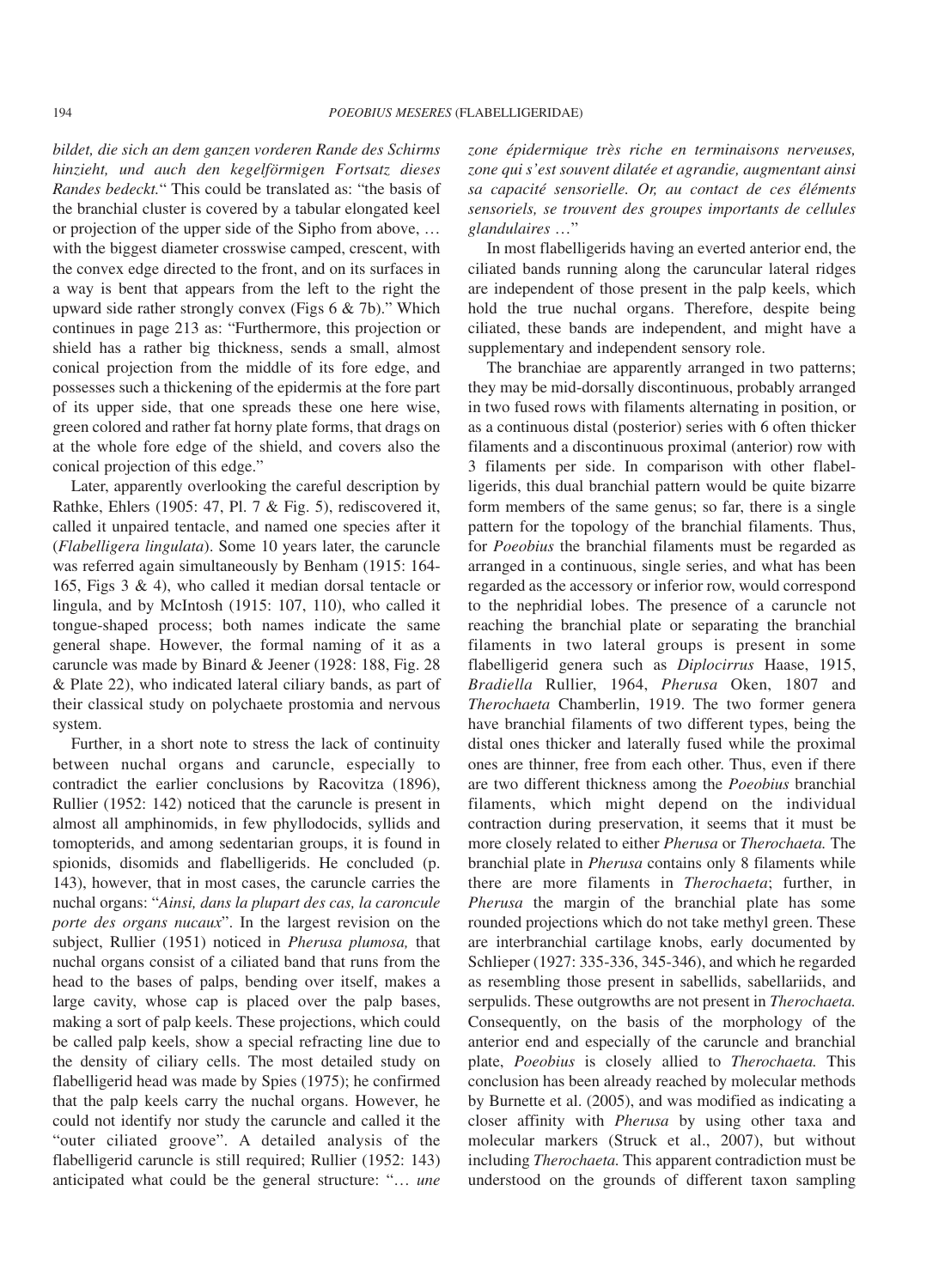since both studies are congruent. It is interesting that on morphological grounds, *Poeobius* is more closely allied to *Therochaeta* than to *Pherusa.*

On the basis of the most external branchia, there are the nephridial lobes (LACM-AHF-102020). They were originally described in this position by Heath (1930: 240), but Robbins (1965: 203, Fig. 2b) indicated that they were located anteriorly to the branchiae. If this alternative position is confirmed, it would be an additional indication of the presence of more than a single species. The ventral pharyngeal organ is eversible and provided with two lateral rounded ciliated lobes. This was not included in the original description, but was illustrated after some living specimens were observed by Robbins (1965: 204-205, Fig. 3f).

The reduction in the number of segments (or ventral nerve chord ganglia) is a feature shared by *Buskiella* but this must be a convergence rather than indication of a common ancestor*.* Further, there are several differences between them, besides the presence of true segments and chaetae in *Buskiella,* it has trifid organs, which makes this genus differ in other significant features (Salazar-Vallejo & Zhadan, 2007). On the other hand, the only studies on flabelligerid larvae were made by Spies (1977) on *Flabelligera commensalis,* which is an external symbiont of sea-urchins; he recorded that the 7-segment larva has four chaetigers and that the gut is complete by the 9 chaetiger state. Thus, there are no more details on flabelligerid ontogeny or larval development and although a progenetic evolutions is possible (Burnette et al., 2005; Struck, 2006; Halanych et al., 2007), more details are required indicating the concordance between the early development in flabelligerids and the morphological features of *Poeobius.*

# *Poeobius meseres* Heath, 1930 (Figs 1-3)

*Poeobius meseres* Heath, 1930: 243-244, Figs A & B, Pl. 1, Figs 1-4, Pl. 2, Figs 5-16, Pl. 3, Figs 17-28, Monterrey Bay, California, 350 m; Pickford, 1947: 290-312, Pl. 1-3; Yamada, 1954: 370-372, Figs 1 & 2; Hartman, 1955: 52-54, Pl. 1 & Fig. 6, Berkeley & Berkeley, 1960: 793-794; McGowan, 1960: 127-138, Figs 1-7; Robbins, 1965: 200- 211, Figs 1-5; Thuesen & Childress, 1993: 941-948, Figs 1 & 4; Uttal & Buck, 1996: 335-341, Figs 1-6; Burnette et al., 2005: 213-219, Fig. 1; Halanych et al., 2007, Fig. 1E (same photo).

# *Type material*

Holotype (USNM 19613), Monterey Bay, Calif., W.K. Fisher coll., no further data.

#### *Additional material*

Three specimens (LACM-AHF-unumb.), anterior end retracted, collected during the Northern Holiday cruise, Station 30, 1 Sep. 1951, M.W. Johnson, coll. Four specimens (LACM-AHF-unumb.) with the anterior end exposed, collected by the RV Velero IV, Stat. 10202  $(33^{\circ}15'58''N, \quad 118^{\circ}51'42''W \rightarrow 33^{\circ}15'58''N,$ 118°35'25"W), Isaacs-Kidd mid-water trawl, 720 fathoms (8-15 mm long, 1.5-2.0 mm wide; two have oocytes, larger ones 150 µm in diameter).

## *Characteristics*

Holotype (USNM-19613) partly dehydrated, corrugated (Fig. 1A). Body 17 mm long, 4 mm wide. Only one palp partly exposed (Fig. 2A & B). Branchial features not observed. Anterior gut broken; its pieces overlap 2 mm, so the organism is much contracted. Since there might be differences regarding the branchial development and the position of the nephridial lobes, this specimen cannot specify these features and is of little use to delineate the species boundaries.

Some additional specimens show some details of the anterior end. Palps and branchiae of about the same size (Fig. 1E  $\&$  F), or palps might be larger than branchiae (Figs 2D-F & 3A-C). Branchiae in two different sizes, proximal row dorsally continuous with 6 thicker, slightly longer filaments, distal row discontinuous with three smaller thinner filaments per side (Fig. 3). The nephridial lobes are thinner than branchiae and are located in the inner base of the last branchial filament and they are apparently single (Fig. 3D) or double (Fig. 3C).

### *Remarks*

Heath (1930: 224-225) indicated that his specimens were collected in the summer of 1928, or in February, 1929, but the only indication for a type specimen (p. 230), gives no further detail about which branchial pattern it had or about any collecting date or depth he was referring to. Fisher and Heath were probably working together but there is no means to be sure that the holotype was employed in the original description, such that a neotype and a redescription might be required. In fact, in the Robbins slide collection, some of them were labeled as *P. 'profundus'*, which might indicate that they were found in deeper water, differ by having a more corrugated cuticle and smaller eggs.

Some morphological features are markedly modified by contraction during either fixation or while bringing the samples to the surface. Thus, the body was regarded as laterally compressed having terminal (or subterminal) mouth and anus (Heath, 1930, Fig. A, p. 226, p. 243, and Pl. 1 & Figs 1 & 4). At the same time, the hypertrophied outer cuticle or tunic was regarded as carrying a true external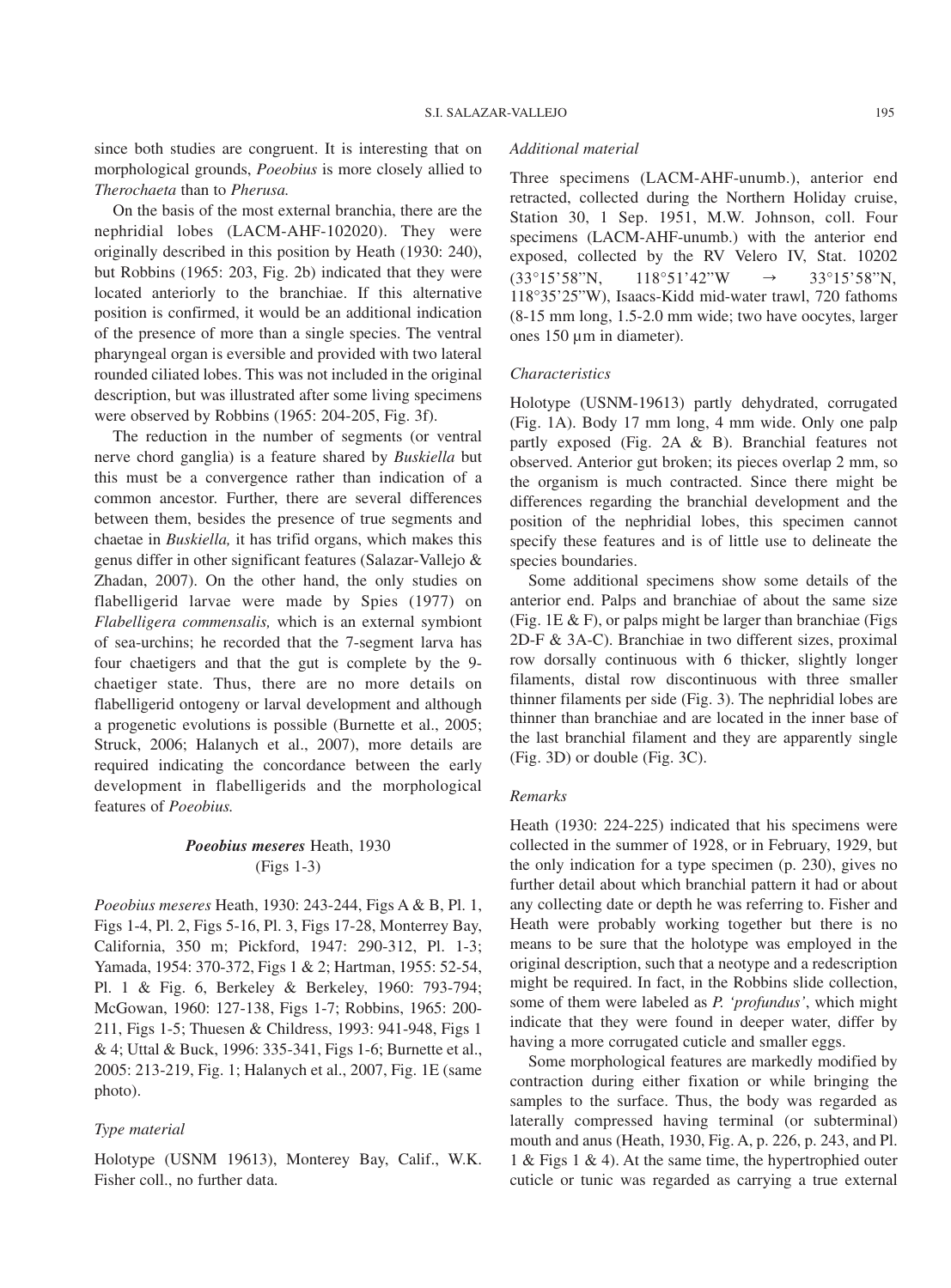

**Figure 1.** *Poeobius meseres*. Complete specimens. **A.** USNM 19613. **B.** USNM s/n. **C-D.** LACM-AHF 1951. **E-F.** LACM-AHF-10202. Scale = 3 mm.

**Figure 1.** *Poeobius meseres*. Spécimens complets. **A.** USNM 19613. **B.** USNM s/n. **C-D.** LACM-AHF 1951. **E-F.** LACM-AHF-10202. Echelle = 3 mm.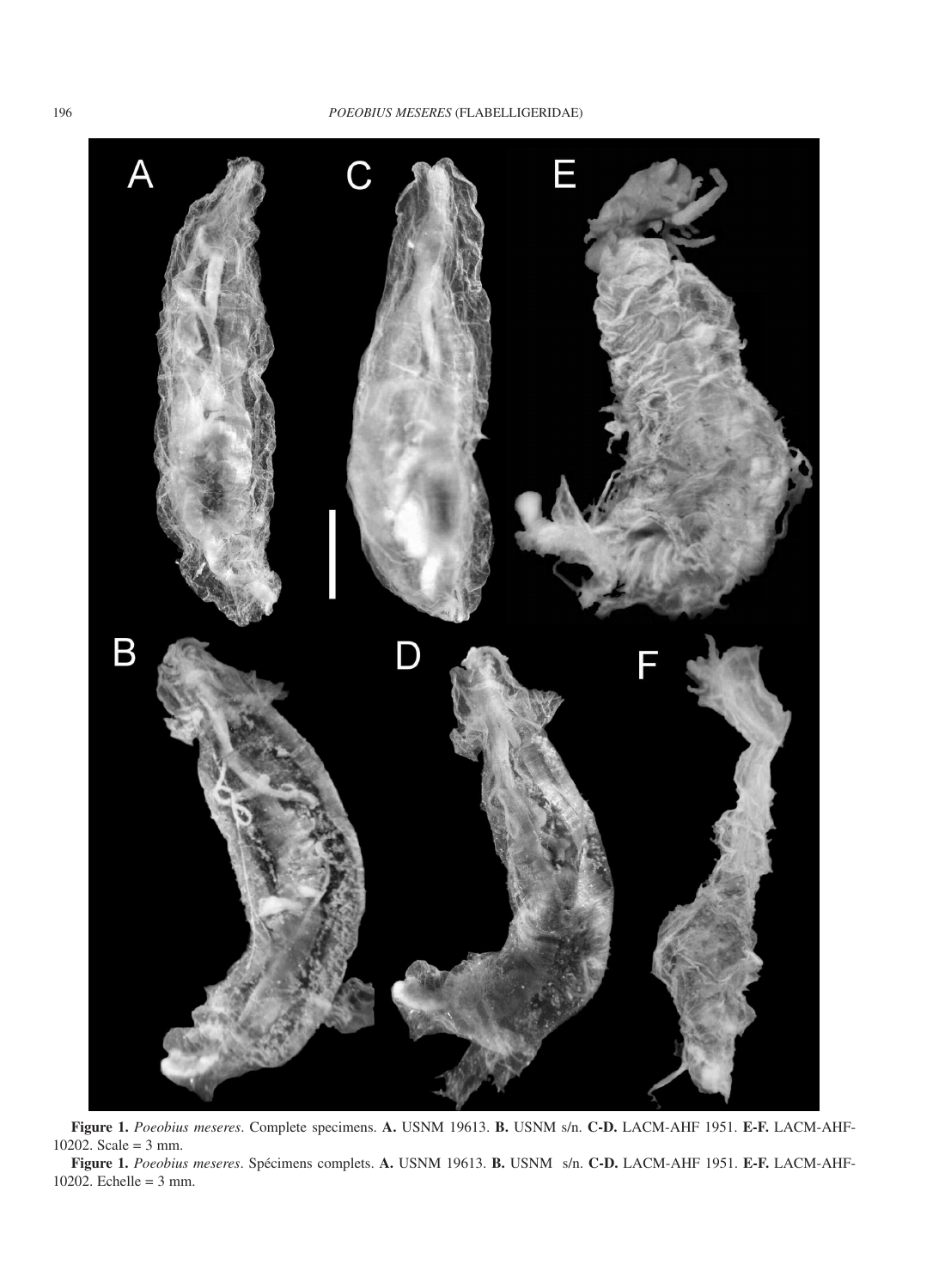

**Figure 2.** *Poeobius meseres*. Anterior ends. **A.** USNM 19613 , dorsal view. **B.** Same, ventral view, a branchia exposed. **C.** LACM-AHF 1951, ventral view, palp partially exposed. **D.** Same lot, another specimen, dorsal view exposing the anterior end. **E.** LACM-AHF-10202, everted anterior end, dorsal view, right palp complete. **F.** USNM-s/n, molecular, dorsal view, branchiae partially exposed. Abbreviations: VPO = Ventral pharyngeal organ. Scales : A-D,  $F = 0.75$  mm,  $E = 0.5$  mm.

**Figure 2.** *Poeobius meseres*. Extrémités antérieures. **A.** USNM 19613, vue dorsale. **B.** Idem, vue ventrale, une branchie est exposée. **C.** LACM-AHF 1951, vue ventrale, un palpe est exposé partiellement. **D.** Même lot, un autre spécimen, vue dorsale qui expose l'extrémité antérieure. **E.** LACM-AHF-10202, extrémité antérieure exposée, vue dorsale, le palpe droit est complet. **F.** USNM-s/n, moléculaire, vue dorsale, les branchies sont partiellement exposées. Abréviations : VPO = Organe pharyngé ventral. Echelles : A-D, F =  $0,75$  mm,  $E = 0,5$  mm.

epithelium, so it was regarded as internal (Heath 1930: 228), not external, as is the case in most flabelligerids. Thus, the body is not compressed as has been regarded in the past; it is subcylindrical or rather depressed, at least slightly. The nerve chord is not placed between the muscle bands and lacks any muscle cover; thus, after body contraction, the body becomes flatter and the nerve chord tends to be displaced, giving the false impression of a lateral nerve chord or of a laterally compressed organism (Fig. 3F). The cuticle might include some foreign materials; it has been regarded and illustrated as regularly thick, as confirmed in some specimens (Figs 1E-F & 2F), which also have less papillae, while in some others (Figs 1A-D & 2A-D), it is rather thin provided with abundant papillae, and the slide collections shows that in most parts of the body, it is not markedly detached from the body wall. However, whenever this detachment occurs, it results in the removal of the epidermal layer, over the muscle bands, which together with the foreign materials on the outer layers give the impression that the hyaline layer lies underneath the

epidermis, but it actually is the result of the detachment of the epidermis.

Likewise, the position of branchial filaments was regarded as arranged in two lateral groups (see his Pl. 2, Figs 5-7) and at least on the available specimens, they are apparently arranged in a continuous row. Further, the nuchal organs and caruncle have been barely characterized; the nuchal organ is restricted to the palp base as an evident refrigent band (Fig. 2E), which can be regarded as fused to the caruncle ciliated bands running posteriorly, but they are clearly separated (Fig. 3A). The dorsal and lateral lips are fused and much better developed than the ventral lip (Fig. 3D), although the latter is difficult to detect in other specimens (Fig. 3E). Less frequently, the ventral pharyngeal organ can protrude from the mouth (Fig. 2E).

## *Distribution*

*Poeobius meseres* Heath, 1930 is apparently widespread along the California current ecosystem in the Northeastern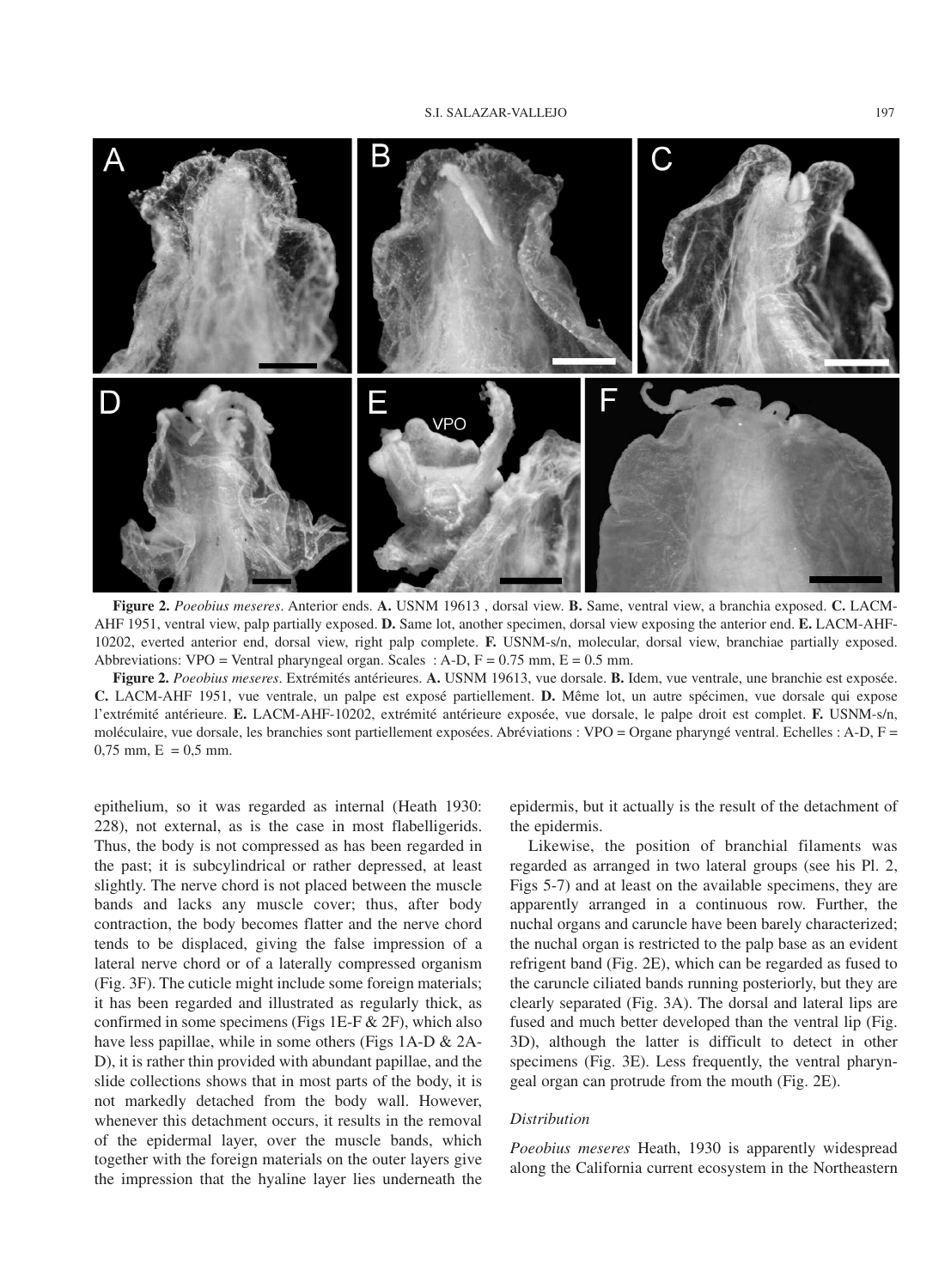#### 198 *POEOBIUS MESERES* (FLABELLIGERIDAE)



**Figure 3.** *Poeobius meseres*. **A.** USNM s/n, anterior end in dorsal view. **B.** Same, lateral view. **C.** LACM-AHF-10202, anterior end in lateral view. **D.** USNM s/n, anterior end in frontal view. **E.** Same lot, another specimen, ventral view. **F.** Same lot, another specimen in dorsal view. Abbreviations: Br = Branchia, Ca = Caruncle, LL = Lateral lip, NC = Nerve chord, NL = Nephridial lobe, Pa = Palp, VL  $=$  Ventral lip. Scales: A-E  $= 0.33$  mm, F  $= 2$  mm.

**Figure 3.** *Poeobius meseres*. **A.** USNM s/n, extrémité antérieure en vue dorsale. **B.** Idem, vue latérale. **C.** LACM-AHF-10202, extrémité antérieure en vue latérale. **D.** USNM s/n, extrémité antérieure en vue frontale. **E.** Même lot, un autre spécimen, vue ventrale. **F.** Même lot, un autre spécimen en vue dorsale. Abréviations : Br = Branchie, Ca = Caroncule, LL = Lèvre latérale, NC = Chorde nerveuse, NL = Lobe néphridial, Pa = Palpe, VL = Lèvre ventrale. Echelles : A-E = 0,33 mm, F = 2 mm.

Pacific Ocean. Some other records in the Western Pacific or in subtropical or tropical localities need confirmation.

# **Conclusion**

*Poeobius* has several features linking it with other flabelligerids such as the anterior end appendages, the branchial pattern, the presence of a single nephridial pair, and the gonad development, and its transfer to the Flabelligeridae is confirmed.

Because of the arrangement of the branchial filaments, *Poeobius* is more closely allied to *Therochaeta,* but due to the secondary reduction of many morphological features and to the lack of any comparative ontogenetic studies in the flabelligerids, the phylogentic affinities should be clarified by using a wider taxon sampling and molecular methods.

There is no means to link the material available as the holotype of *P. meseres* as its type material. Further, its anterior end is not everted and its appendages cannot be easily understood and if there is more than one reproductive pattern in the species, the so-called holotype does not clarify the issue either. Therefore, better specimens are needed to redefine the species and to clarify the number of species within the genus.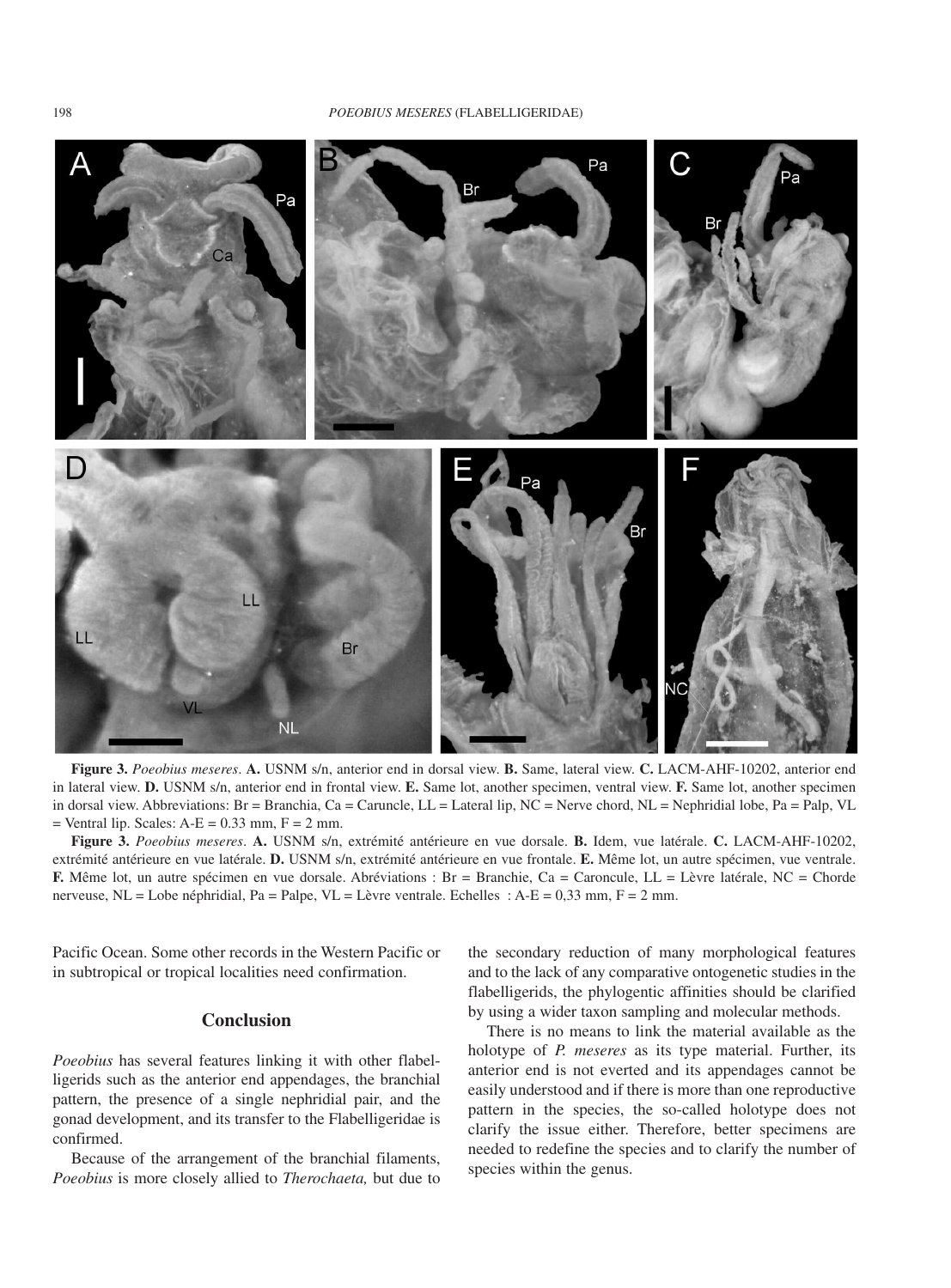## **Acknowledgments**

This publication was prepared during part of my sabbatical leave in Los Angeles and Washington, where I enjoyed the warm support by Leslie Harris and David Ocker, and by Kristian Fauchald and Len Hirsch, respectively. Funding was provided by the Fulbright Foundation and ECOSUR. Eijiroh Nishi provided the paper by Yamada and helped by translating the section on morphology. The careful reading by two anonymous referees resulted in a significant improvement for the contents of this contribution.

## **References**

- **Benham W.B. 1915.** Notes on some New Zealand polychaetes. *Transactions and Proceedings of the New Zealand Institute*, **47**: 161-170.
- **Berkeley E. & Berkeley C. 1960.** Some further records of pelagic Polychaeta from the Northeast Pacific north of latitude 40°N and East of longitude 175°W, together with records of Siphonophora, Mollusca, and Tunicata from the same region. *Canadian Journal of Zoology,* **38**: 787-799.
- **Binard A. & Jeener R. 1928.** Morphologie du lobe préoral des polychètes. *Recueil de l'Institut Zoologique Torley-Rousseau, Université de Bruxelles*, **2**:117-240 (Plates 5–12).
- **Burnette A.B., Struck T.H. & Halanych K.M. 2005.** Holopelagic *Poeobius meseres* ("Poeobiidae", Annelida) is derived from benthic flabelligerid worms. *Biological Bulletin,* **208**: 213-220.
- **Claparède E. 1869.** Les Annélides Chétopodes du Golfe de Naples. Seconde Partie. *Mémoires de la Société de Physique et d'Histoire Naturelle de Genève,* **20**: 1-225.
- **Dales R.P. 1962.** The polychaete stomodeum and the interrelationships of the families of Polychaeta. *Proceedings of the Zoological Society of London,* **139**: 389-428.
- **Dales R.P. 1977.** Polychaete stomodeum and phylogeny. In: *Essays on the polychaetous annelids in memory of Dr Olga Hartman.* (D.J. Reish & K. Fauchald eds.), pp 525-546. Allan Hancock Found., Los Angeles, 604 pp.
- **de Saint-Joseph A**. **1894.** Les annélides polychètes des côtes de Dinard, troisième partie (Nephtydiens – Serpuliens). *Annales des Sciences Naturelles, Zoologie, 8ème série,* **17**: 1-395.
- **Ehlers E. 1905 (1904).** Nueseeländische Anneliden. *Abhandlungen der Königlichen gesellschaft der wissenschaften zu Göttingen, Mathematisch-Physikalische Klasse, neue Folge,* **3**: 179.
- **Fauchald K. 1977.** The polychaete worms: Definitions and keys to the orders, families and genera. *Natural History Museum of Los Angeles County, Science Series,* **28**:1-190.
- **Fisher W.K**. **1946.** Echiuroid worms of the North Pacific Ocean. *Proceedings of the United States National Museum,* **96(3198):** 215-292, Pl. 20-37.
- **Halanych K.M., Cox L.N. & Struck T.H**. **2007.** A brief review of holopelagic annelids. *Integrative and Comparative Biology,* **47**: 872-879.
- **Hartman O. 1955.** Endemism in the North Pacific Ocean, with

emphasis on the distribution of marine annelids, and descriptions of new or little known species. In: *Essays in the Natural Sciences in Honor of Captain Allan Hancock,* pp. 39-60. University of Southern California, Los Angeles.

- **Hartman O. 1959.** Catalogue of the Polychaetous Annelids of the World, Part 2. *Allan Hancock Publications, Occasional Paper,* **23**: 355-628.
- **Heath H. 1930.** A connecting link between the Annelida and the Echiuroidea (Gephyrea Armata). *Journal of Morphology and Physiology,* **49**: 223-244.
- **Jourdan E. 1887.** Étude anatomique sur le *Siphonostoma diplochaetos,* Otto. *Annales du Musée d'Histoire Naturelle de Marseille, Zoologie,* **3**: 1-43.
- **McGowan J.A. 1960.** The relationship of the distribution of the planktonic worm, *Peoobius meseres* Heath, to the water masses of the North Pacific. *Deep-Sea Research,* **6**: 125-139.
- **McIntosh W.C. 1915.** A Monograph of the British Annelids, 3. Polychaeta: Opheliidae to Ammocharidae. Ray Society, London, 368 pp.
- **Mueller M. 1852.** Observationes anatomicae de *Vermibus quibusdam maritimis*. Dissertatio inauguralis comparator-anatomica quam consensus et auctoritate Gratiosi Medicorum ordinis in Alma Litteratum Universitate Friderica Guilelma ut Summi in Medicina et Chirugia honores. Berolini, 32 pp.
- **Orrhage L. 1973.** Two fundamental requirements for phylogenetic-scientific works as a background for an analysis of Dales's (1962) and Webb's (1969) theories. *Zeitschrift für zoologische Systematik und Evolutionsforschung*, **11**: 161-173.
- **Otto A.G. 1821.** Animalium maritorum nondum editorum, Genera duo. *Verhandlungen der Kaiserlichen Leopoldinisch-Carolinischen Akademie der Naturforscher,* **10**: 617-634.
- **Pettibone M.H. 1982.** Annelida. In: *Synopsis and Classification of Living Organisms* (S.P. Parker ed), pp 1-43. McGraw Hill, New York.
- **Pickford G.E. 1947.** Histological and histochemical observations upon an aberrant annelid, *Poeobius meseres* Heath. *Journal of Morphology,* **80**: 287-312.
- **Racovitza E.-G. 1896.** Le lobe céphalique et l'encéphale des annélides polychètes (Anatomie, Morphologie, Histologie**).** *Archives de Zoologie Expérimentale et Generale, série* 3, **4**: 133-343.
- **Rathke H. 1843.** Beiträge zur Fauna Norwegens. *Verhandlungen der Kaiserlichen Leopoldinisch-Carolinischen Akademie der Naturforscher,* **20**: 1-264.
- **Robbins D.E. 1965.** The biology and morphology of the pelagic annelid *Poeobius meseres* Heath. *Journal of Zoology,* **146**: 197-212.
- **Rouse G.W. 2001a.** Flabelligeridae Saint-Joseph, 1894. In: *Polychaetes* (G.W. Rouse & F. Pleijel, eds), pp 223-225. Oxford University Press, Oxford.
- **Rouse G.W. 2001b.** Poeobiidae Heath, 1930 and *Flota* Hartman, 1967. In: *Polychaetes* (.W. Rouse & F. Pleijel auth ed), pp 226- 228. Oxford University Press, Oxford, 354 pp.
- **Rullier F. 1951 (1950**). Étude morphologique, histologique et physiologique de l'organ nucal chez les annélides polychètes sédentaires. *Annales de l'Institut Océanographique,* **25**: 207- 341.
- **Rullier F. 1952.** La caroncle chez les annélides polychètes.